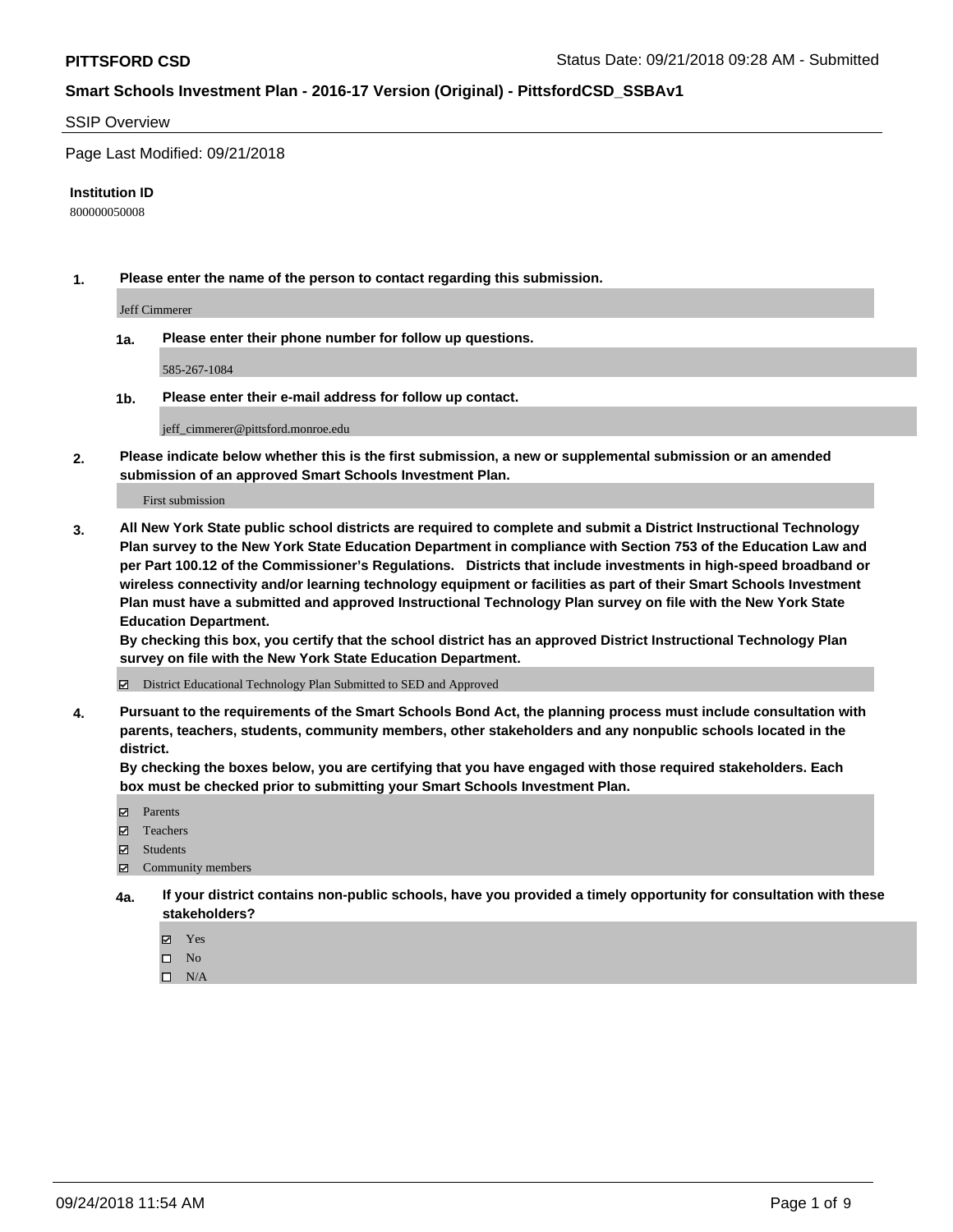#### SSIP Overview

Page Last Modified: 09/21/2018

#### **5. Certify that the following required steps have taken place by checking the boxes below: Each box must be checked prior to submitting your Smart Schools Investment Plan.**

- The district developed and the school board approved a preliminary Smart Schools Investment Plan.
- $\boxtimes$  The preliminary plan was posted on the district website for at least 30 days. The district included an address to which any written comments on the plan should be sent.
- $\boxtimes$  The school board conducted a hearing that enabled stakeholders to respond to the preliminary plan. This hearing may have occured as part of a normal Board meeting, but adequate notice of the event must have been provided through local media and the district website for at least two weeks prior to the meeting.
- The district prepared a final plan for school board approval and such plan has been approved by the school board.
- $\boxtimes$  The final proposed plan that has been submitted has been posted on the district's website.
- **5a. Please upload the proposed Smart Schools Investment Plan (SSIP) that was posted on the district's website, along with any supporting materials. Note that this should be different than your recently submitted Educational Technology Survey. The Final SSIP, as approved by the School Board, should also be posted on the website and remain there during the course of the projects contained therein.**

ssiptemplate2\_22\_17\_website\_v1.pdf smart schools bond act\_website\_v12\_24\_17.pdf

**5b. Enter the webpage address where the final Smart Schools Investment Plan is posted. The Plan should remain posted for the life of the included projects.**

https://www.pittsfordschools.org/Page/873

**6. Please enter an estimate of the total number of students and staff that will benefit from this Smart Schools Investment Plan based on the cumulative projects submitted to date.**

5,701

**7. An LEA/School District may partner with one or more other LEA/School Districts to form a consortium to pool Smart Schools Bond Act funds for a project that meets all other Smart School Bond Act requirements. Each school district participating in the consortium will need to file an approved Smart Schools Investment Plan for the project and submit a signed Memorandum of Understanding that sets forth the details of the consortium including the roles of each respective district.**

 $\Box$  The district plans to participate in a consortium to partner with other school district(s) to implement a Smart Schools project.

**8. Please enter the name and 6-digit SED Code for each LEA/School District participating in the Consortium.**

| <b>Partner LEA/District</b> | <b>ISED BEDS Code</b> |
|-----------------------------|-----------------------|
| (No Response)               | (No Response)         |

**9. Please upload a signed Memorandum of Understanding with all of the participating Consortium partners.**

(No Response)

**10. Your district's Smart Schools Bond Act Allocation is:**

\$1,509,818

**11. Enter the budget sub-allocations by category that you are submitting for approval at this time. If you are not budgeting SSBA funds for a category, please enter 0 (zero.) If the value entered is \$0, you will not be required to complete that survey question.**

|                     | Sub-<br>Allocations |
|---------------------|---------------------|
| School Connectivity | 440,073             |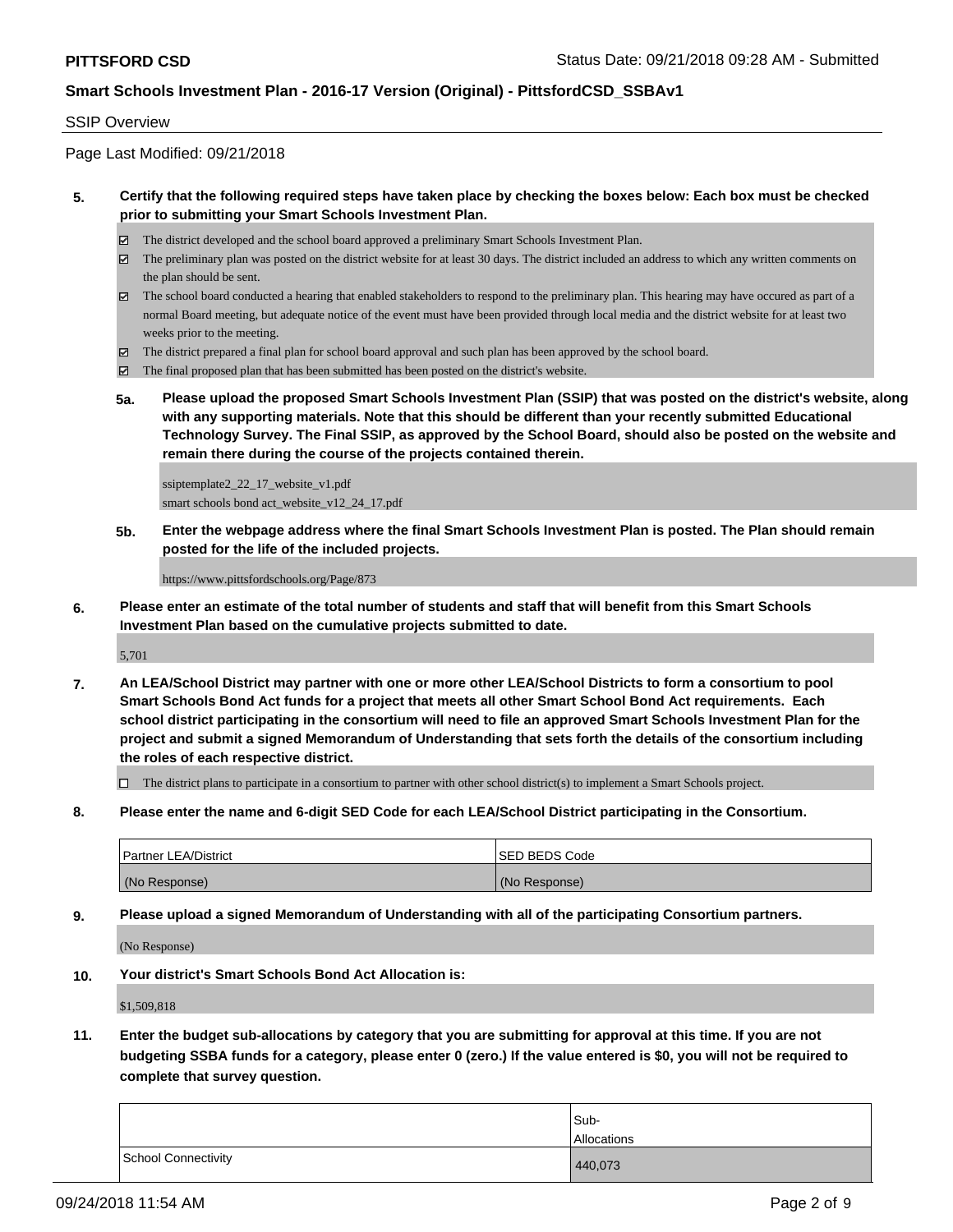# SSIP Overview

Page Last Modified: 09/21/2018

|                                       | Sub-<br>Allocations |
|---------------------------------------|---------------------|
| Connectivity Projects for Communities | $\Omega$            |
| <b>Classroom Technology</b>           | $\Omega$            |
| Pre-Kindergarten Classrooms           | $\Omega$            |
| Replace Transportable Classrooms      | $\Omega$            |
| High-Tech Security Features           | 332,704             |
| Totals:                               | 772,777             |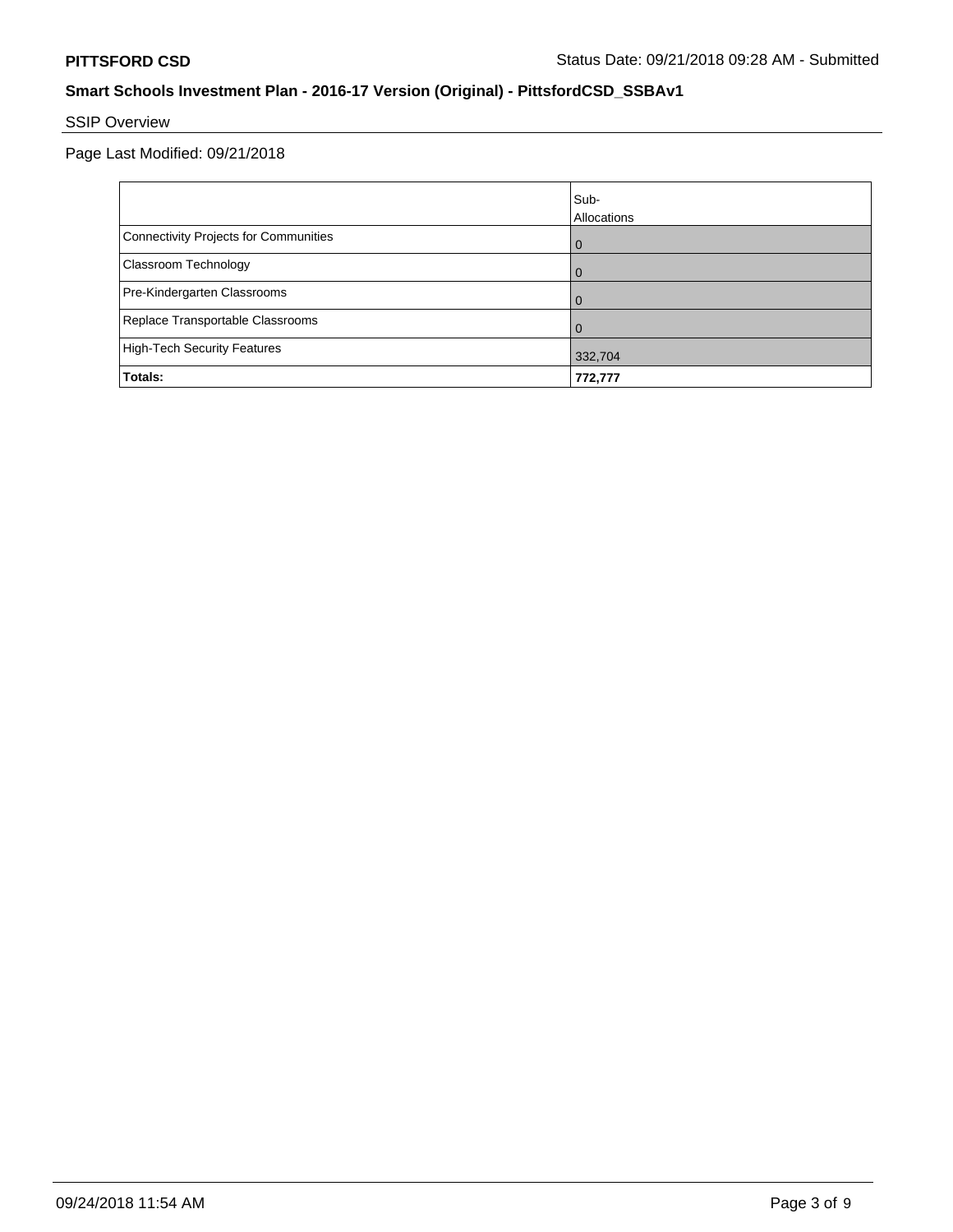#### School Connectivity

Page Last Modified: 09/19/2018

- **1. In order for students and faculty to receive the maximum benefit from the technology made available under the Smart Schools Bond Act, their school buildings must possess sufficient connectivity infrastructure to ensure that devices can be used during the school day. Smart Schools Investment Plans must demonstrate that:**
	- **• sufficient infrastructure that meets the Federal Communications Commission's 100 Mbps per 1,000 students standard currently exists in the buildings where new devices will be deployed, or**
	- **• is a planned use of a portion of Smart Schools Bond Act funds, or**
	- **• is under development through another funding source.**

**Smart Schools Bond Act funds used for technology infrastructure or classroom technology investments must increase the number of school buildings that meet or exceed the minimum speed standard of 100 Mbps per 1,000 students and staff within 12 months. This standard may be met on either a contracted 24/7 firm service or a "burstable" capability. If the standard is met under the burstable criteria, it must be:**

**1. Specifically codified in a service contract with a provider, and**

**2. Guaranteed to be available to all students and devices as needed, particularly during periods of high demand, such as computer-based testing (CBT) periods.**

**Please describe how your district already meets or is planning to meet this standard within 12 months of plan submission.**

As a partner with our local BOCES, we currently exceed the Federal Communications Commission minimum speed standard of 100 Mbps per 1,000 students in each school setting.

- **1a. If a district believes that it will be impossible to meet this standard within 12 months, it may apply for a waiver of this requirement, as described on the Smart Schools website. The waiver must be filed and approved by SED prior to submitting this survey.**
	- By checking this box, you are certifying that the school district has an approved waiver of this requirement on file with the New York State Education Department.

#### **2. Connectivity Speed Calculator (Required)**

|                         | Number of       | Multiply by | Divide by 1000 Current Speed |        | Expected                 | <b>Expected Date</b> |
|-------------------------|-----------------|-------------|------------------------------|--------|--------------------------|----------------------|
|                         | <b>Students</b> | 100 Kbps    | to Convert to                | lin Mb | Speed to be              | <b>When</b>          |
|                         |                 |             | Required                     |        | Attained Within Required |                      |
|                         |                 |             | l Speed in Mb                |        | 12 Months                | Speed Will be        |
|                         |                 |             |                              |        |                          | Met                  |
| <b>Calculated Speed</b> | 5.701           | 570.100     | 570.1                        | 1000   | 1000                     | Current              |

### **3. Describe how you intend to use Smart Schools Bond Act funds for high-speed broadband and/or wireless connectivity projects in school buildings.**

**The Pittsford Central School District plans to use the SSBA funds to replace our current core and edge switches, which are nearing end of life. The upgrade will increase bandwidth available to instructional spaces, including large group rooms, cafeterias, and gymnasiums that may be utilized for computer based testing. Wireless access points and computers will both move from 100 megabit connections to a gigabit connection. This will enable the district to make use of upgraded Cat 6E cables that were installed recently under a capital project. Our current environment is at capacity with only one Power over Ethernet plus (PoE+) switch per closet. Increased numbers of PoE+ switches will allow for further growth of our wireless infrastructure to meet the demand for bandwidth in classrooms as there is an increase usage of Internet services for our students. With these funds, we believe it's our responsibility to provide a stable infrastructure that removes current impediments and promotes the use of technology integration to improve the instructional out comes for our students.**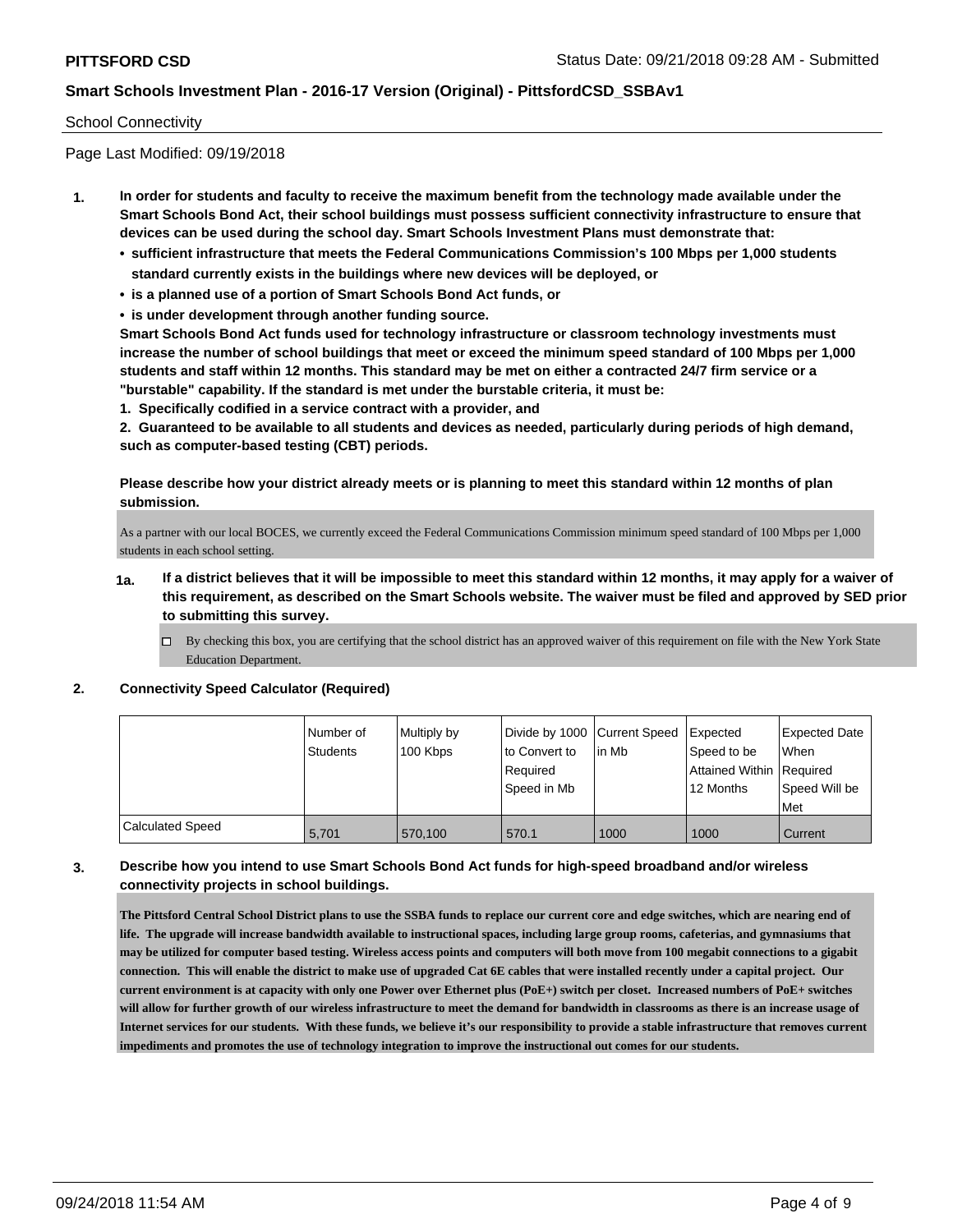#### School Connectivity

Page Last Modified: 09/19/2018

**4. Describe the linkage between the district's District Instructional Technology Plan and the proposed projects. (There should be a link between your response to this question and your response to Question 1 in Part E. Curriculum and Instruction "What are the district's plans to use digital connectivity and technology to improve teaching and learning?)**

**Stakeholders in the Pittsford Central Schools believes that it is our obligation to provide our students with technology-rich learning environments where new and emerging technologies are integrated into curriculum and applied to instruction by well-trained teachers. We want to enable our teachers and students to be able to access information, provide diverse learning and teaching experiences and establish connections beyond our school communities. To do that, we are looking to continue to add wireless capabilities to allow for growing our online learning, blended learning, videoconferencing opportunities and providing areas for computer based testing. In addition, we are working to accommodate the learning needs of all students through the principles of universal design for learning. Technology allows us to differentiate to meet the needs of all students. By providing a stable infrastructure, we can provide additional opportunities for differentiation. We hope that with a consistent and robust infrastructure, we will be able to avoid potential roadblocks (network congestion, buffering issues, etc.) for teachers that make it difficult to embed the technology within their lessons. For additional information, please reference our Tech Quest 7 plan on our website at:** http://www.pittsfordschools.org/departments.cfm?subpage=363

**5. If the district wishes to have students and staff access the Internet from wireless devices within the school building, or in close proximity to it, it must first ensure that it has a robust Wi-Fi network in place that has sufficient bandwidth to meet user demand.**

#### **Please describe how you have quantified this demand and how you plan to meet this demand.**

**Originally, when we started the process of providing wireless access points in each of our 11 buildings, we worked with a number of vendors to complete a proof of concept. The Meridian Technology Group and Aruba Technologies were able to design and stand up a proof of concept using the Aruba platform. In addition, they were able to provide us with a software solution that could be used to help find areas of need, such as coverage and density. When purchased with district funding, Meridian and Aruba were able to certify that the access points that were chosen would be able to support a client density of up to 60 devices hitting each access point at a time. While density was a concern, so was coverage. Utilizing Aruba Airwave software, we are able to fine tune areas through a number of checks and balances (heat maps and wireless health reports) to determine where there are gaps. However, due to our lack of PoE+ switches, we are not always able to add an additional access point to an area to fill that gap. With that, we are looking to utilize the investment plan to ensure that the school district network can accommodate the density and to fill in the gaps of coverage that we are seeing during the school day with the number of devices that touch the network. Based on a room by room walk through during the 2017 school year, we have identified large group instruction areas, gymnasiums, common space learning space areas, and possible large group testing areas which still need additional coverage.**

**6. As indicated on Page 5 of the guidance, the Office of Facilities Planning will have to conduct a preliminary review of all capital projects, including connectivity projects.**

**Please indicate on a separate row each project number given to you by the Office of Facilities Planning.**

| Project Number        |  |
|-----------------------|--|
| 26-14-01-06-7-999-BA2 |  |

**7. Certain high-tech security and connectivity infrastructure projects may be eligible for an expedited review process as determined by the Office of Facilities Planning.**

#### **Was your project deemed eligible for streamlined review?**

Yes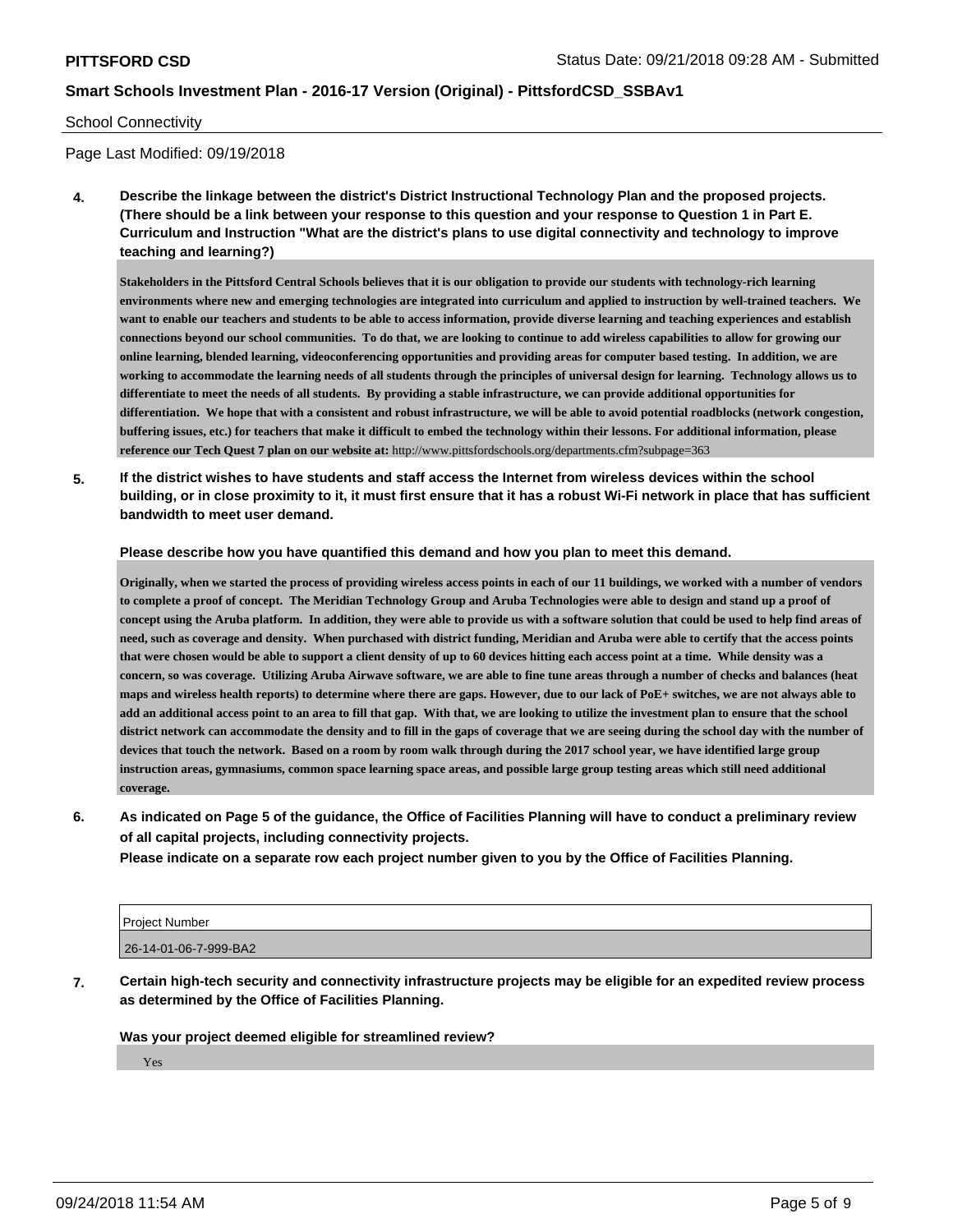School Connectivity

Page Last Modified: 09/19/2018

- **7a. Districts that choose the Streamlined Review Process will be required to certify that they have reviewed all installations with their licensed architect or engineer of record and provide that person's name and license number. The licensed professional must review the products and proposed method of installation prior to implementation and review the work during and after completion in order to affirm that the work was codecompliant, if requested.**
	- $\boxtimes$  I certify that I have reviewed all installations with a licensed architect or engineer of record.
- **8. Include the name and license number of the architect or engineer of record.**

| l Name          | License Number |
|-----------------|----------------|
| Gian-Paul Piane | 25315          |

**9. If you are submitting an allocation for School Connectivity complete this table.**

**Note that the calculated Total at the bottom of the table must equal the Total allocation for this category that you entered in the SSIP Overview overall budget.** 

|                                            | Sub-<br>Allocation |
|--------------------------------------------|--------------------|
|                                            |                    |
| Network/Access Costs                       | 364,453            |
| <b>Outside Plant Costs</b>                 | $\overline{0}$     |
| School Internal Connections and Components | 75,620             |
| <b>Professional Services</b>               | $\overline{0}$     |
| Testing                                    | $\overline{0}$     |
| <b>Other Upfront Costs</b>                 | $\mathbf 0$        |
| <b>Other Costs</b>                         | $\mathbf 0$        |
| <b>Totals:</b>                             | 440,073            |

**10. Please detail the type, quantity, per unit cost and total cost of the eligible items under each sub-category. This is especially important for any expenditures listed under the "Other" category. All expenditures must be eligible for tax-exempt financing to be reimbursed through the SSBA. Sufficient detail must be provided so that we can verify this is the case. If you have any questions, please contact us directly through smartschools@nysed.gov. NOTE: Wireless Access Points should be included in this category, not under Classroom Educational Technology, except those that will be loaned/purchased for nonpublic schools.**

**Add rows under each sub-category for additional items, as needed.**

| Select the allowable expenditure<br>type.<br>Repeat to add another item under | Item to be purchased                                        | Quantity | Cost per Item | <b>Total Cost</b> |
|-------------------------------------------------------------------------------|-------------------------------------------------------------|----------|---------------|-------------------|
| each type.                                                                    |                                                             |          |               |                   |
| Network/Access Costs                                                          | Catalyst4500E 7 slot chassis for<br>48Gbps/slot, fan, no ps |          | 3,218         | 3,218             |
| Network/Access Costs                                                          | SNTC-24X7X4 Catalyst4500E 7 slot<br>chassis for 48Gbps      |          | 9,274         | 9,274             |
| Network/Access Costs                                                          | Catalyst 4500 E-Series Supervisor 8-E                       |          | 9,198         | 9,198             |
| Network/Access Costs                                                          | Catalyst 4500 E-Series Redundant                            |          | 9,198         | 9,198             |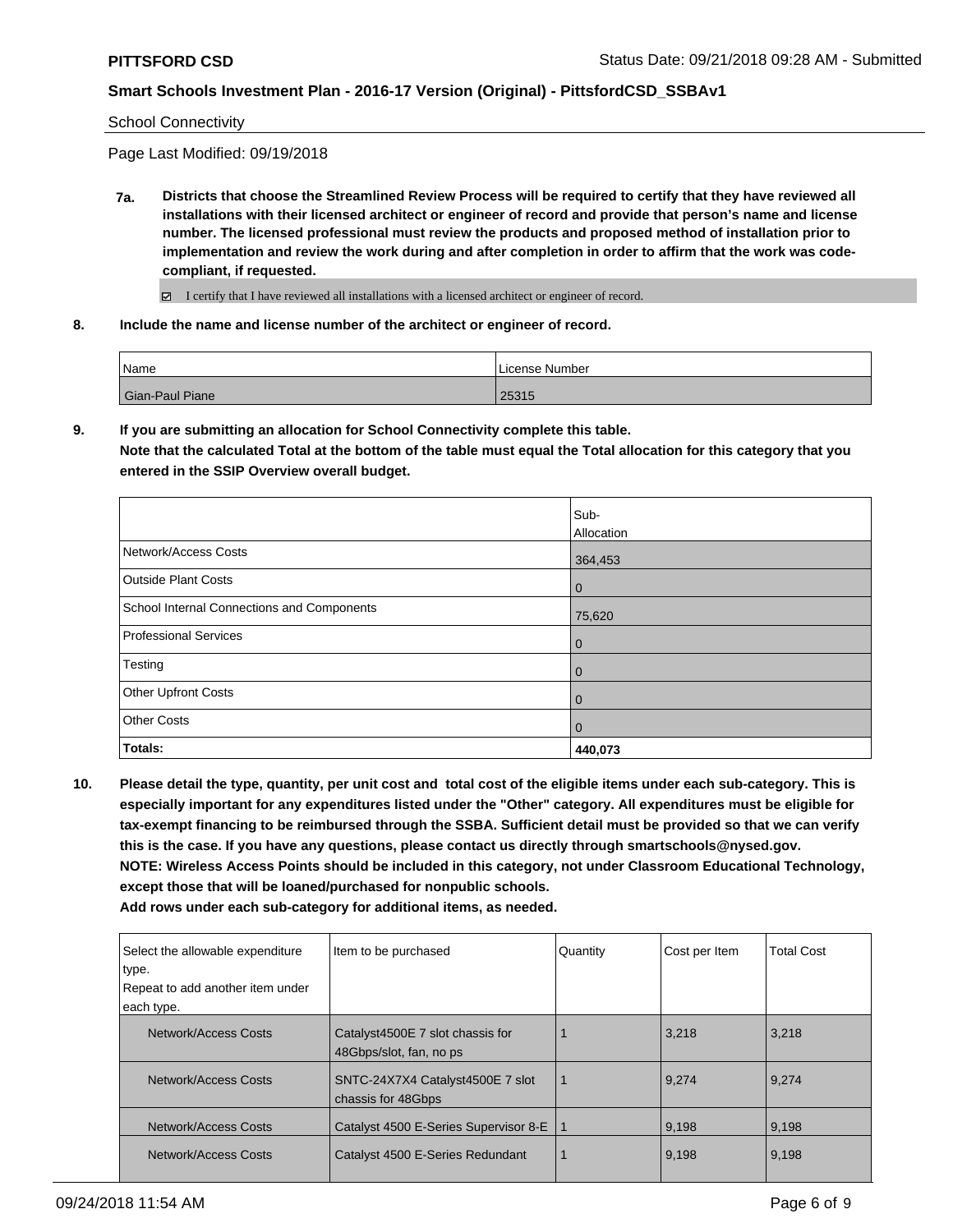# School Connectivity

# Page Last Modified: 09/19/2018

| Select the allowable expenditure<br>type.<br>Repeat to add another item under<br>each type. | Item to be purchased                                              | Quantity       | Cost per Item | <b>Total Cost</b> |
|---------------------------------------------------------------------------------------------|-------------------------------------------------------------------|----------------|---------------|-------------------|
|                                                                                             | Supervisor 8-E                                                    |                |               |                   |
| <b>Network/Access Costs</b>                                                                 | Catalyst 4500 E-Series 48-Port<br>10/100/1000 Non-Blocking        | 1              | 3,218         | 3,218             |
| <b>Network/Access Costs</b>                                                                 | Catalyst 4500 E-Series 12-Port 10GbE<br>$(SFP+)$                  | $\mathbf{1}$   | 12,418        | 12,418            |
| <b>Network/Access Costs</b>                                                                 | Catalyst 4500 E-Series 12-Port 10GbE<br>(SFP+) Spare              | $\mathbf{1}$   | 12,418        | 12,418            |
| <b>Network/Access Costs</b>                                                                 | Catalyst 4500 4200W AC dual input<br>Power Supply (Data + PoE)    | 1              | 1,378         | 1,378             |
| <b>Network/Access Costs</b>                                                                 | Catalyst 4500 4200W AC dual input<br>Power Supply (Data + PoE)    | 1              | 1,378         | 1,378             |
| Network/Access Costs                                                                        | Paper IP to Ent Services License                                  | 1              | 4,598         | 4,598             |
| Network/Access Costs                                                                        | Catalyst 2960-X 48 GigE PoE 740W, 2<br>x 10G SFP+, LAN Base K12   | 79             | 3,677         | 290,538           |
| <b>Connections/Components</b>                                                               | Catalyst 2960-X FlexStack Plus<br><b>Stacking Module</b>          | 79             | 549           | 43,426            |
| <b>Connections/Components</b>                                                               | Catalyst 2960-X FlexStack Plus<br><b>Stacking Module optional</b> | 35             | 549           | 19,239            |
| <b>Connections/Components</b>                                                               | Cisco Bladeswitch 3M stack cable                                  | 31             | 138           | 4,278             |
| <b>Connections/Components</b>                                                               | 10GBASE-LRM SFP Module                                            | 6              | 457           | 2,746             |
| <b>Connections/Components</b>                                                               | 10GBASE-ER SFP Module                                             | 1              | 4,600         | 4,600             |
| <b>Connections/Components</b>                                                               | 10GBASE-LR SFP Module,<br>Enterprise-Class                        | 1              | 874           | 874               |
| <b>Connections/Components</b>                                                               | 10GBASE-SR SFP Module                                             | 1              | 457           | 457               |
| <b>Network/Access Costs</b>                                                                 | ASA 5512-X with SW, 6GE Data, 1GE<br>Mgmt, AC, 3DES/AES           | $\overline{2}$ | 1,837         | 3,675             |
| <b>Network/Access Costs</b>                                                                 | SNTC-8X5XNBD ASA 5512-X with<br>SW,                               | 2              | 1,006         | 2,012             |
| <b>Network/Access Costs</b>                                                                 | ASA 5512-X Sec. Plus Lic. w/ HA, Sec<br>Ctxt, more VLAN + Conns   | $\overline{2}$ | 460           | 920               |
| Network/Access Costs                                                                        | ASA 5512-X -- ASA 5555-X Rail Kit                                 | 2              | 230           | 460               |
| <b>Network/Access Costs</b>                                                                 | Cisco AnyConnect 25 User Plus<br>Perpetual License                | 1              | 483           | 483               |
| <b>Network/Access Costs</b>                                                                 | SW APP SUPP + UPGR Cisco<br>AnyConnect 25                         | 1              | 69            | 69                |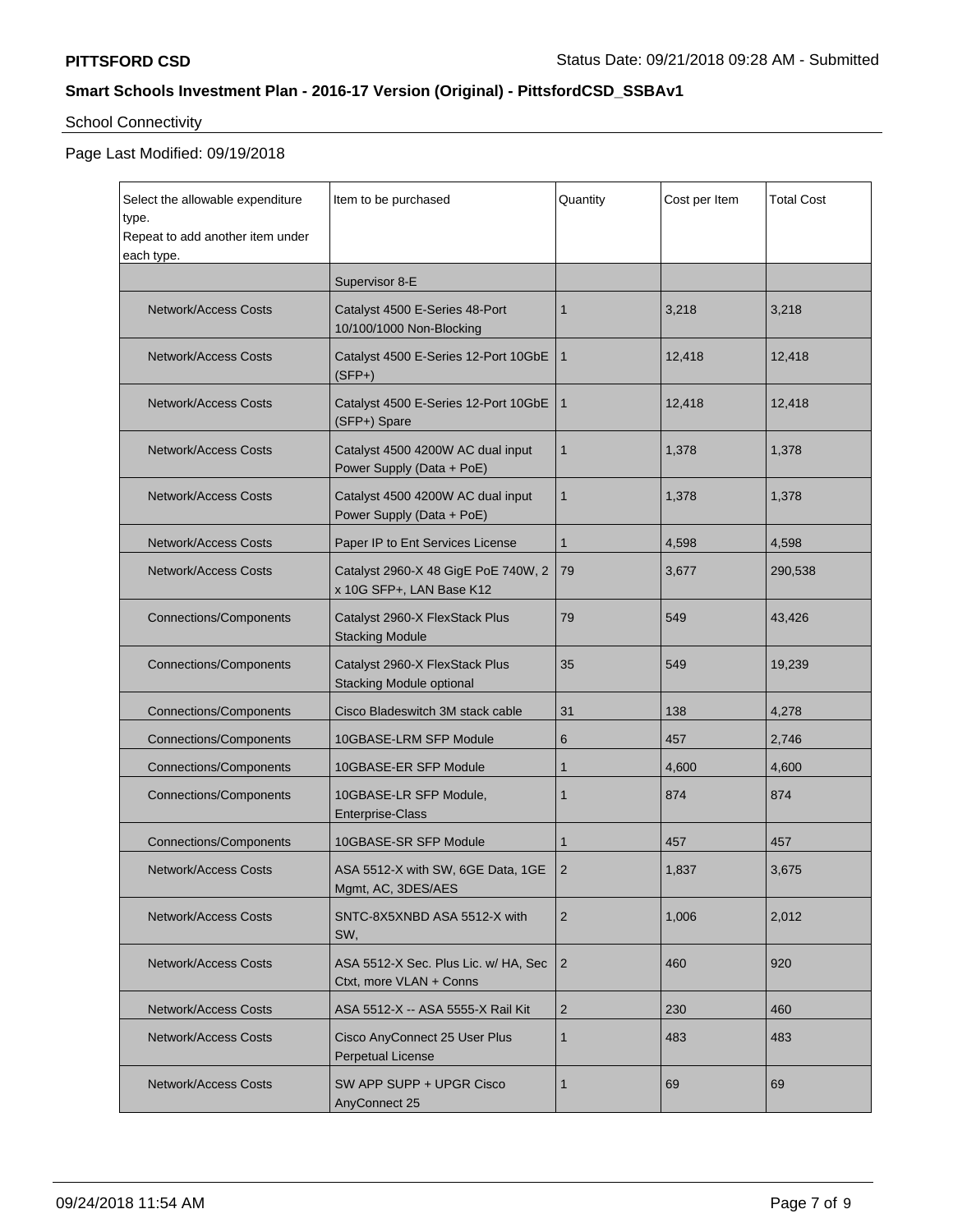#### High-Tech Security Features

Page Last Modified: 09/20/2018

**1. Describe how you intend to use Smart Schools Bond Act funds to install high-tech security features in school buildings and on school campuses.**

**Pittsford Central School District plans to utilize the SSBA funding to upgrade our current Voice over IP (VoIP) phone solution that is currently in the District. When initially purchased in the early 2000's, there were few security features that PCSD could utilize during emergency situations. With newer equipment, we will be able to allow security to communicate directly with locations immediately and simultaneously via a visual only (text) or voice message. In addition, these phones will allow us to provide us with a dedicated button on the phone that will open a speaker phone conference call directly with the Security Department, Nurses' Offices, or other critical areas in an emergency situation. With this upgraded system, all stakeholders can be reachable at all times. We would also like to tie the new system in to our public address system in case a building wide notification must be made. Also, we would like to pursue utilizing the VoIP solution to tie into our magnetic exterior door locks.** 

Equipment that will be purchased will enhance 911 call survivability during fiber network/Internet outages by providing a back-up to copper lines so that communications can continue to emergency command, dispatch, and control. Specifically, this would be a failover system that allows calls to continue to the police and fire department resources.

**2. All plans and specifications for the erection, repair, enlargement or remodeling of school buildings in any public school district in the State must be reviewed and approved by the Commissioner. Districts that plan capital projects using their Smart Schools Bond Act funds will undergo a Preliminary Review Process by the Office of Facilities Planning.** 

**Please indicate on a separate row each project number given to you by the Office of Facilities Planning.**

Project Number

26-14-01-06-7-999-BA2

- **3. Was your project deemed eligible for streamlined Review?**
	- Yes

 $\square$  No

**3a. Districts with streamlined projects must certify that they have reviewed all installations with their licensed architect or engineer of record, and provide that person's name and license number. The licensed professional must review the products and proposed method of installation prior to implementation and review the work during and after completion in order to affirm that the work was code-compliant, if requested.**

By checking this box, you certify that the district has reviewed all installations with a licensed architect or engineer of record.

**4. Include the name and license number of the architect or engineer of record.**

| Name                   | License Number |
|------------------------|----------------|
| <b>Gian-Paul Piane</b> | 25315          |

**5. If you have made an allocation for High-Tech Security Features, complete this table.**

**Note that the calculated Total at the bottom of the table must equal the Total allocation for this category that you entered in the SSIP Overview overall budget.**

|                                                      | Sub-Allocation |
|------------------------------------------------------|----------------|
| Capital-Intensive Security Project (Standard Review) | $\Omega$       |
| <b>Electronic Security System</b>                    | 332,704        |
| <b>Entry Control System</b>                          | $\Omega$       |
| Approved Door Hardening Project                      |                |
| <b>Other Costs</b>                                   |                |